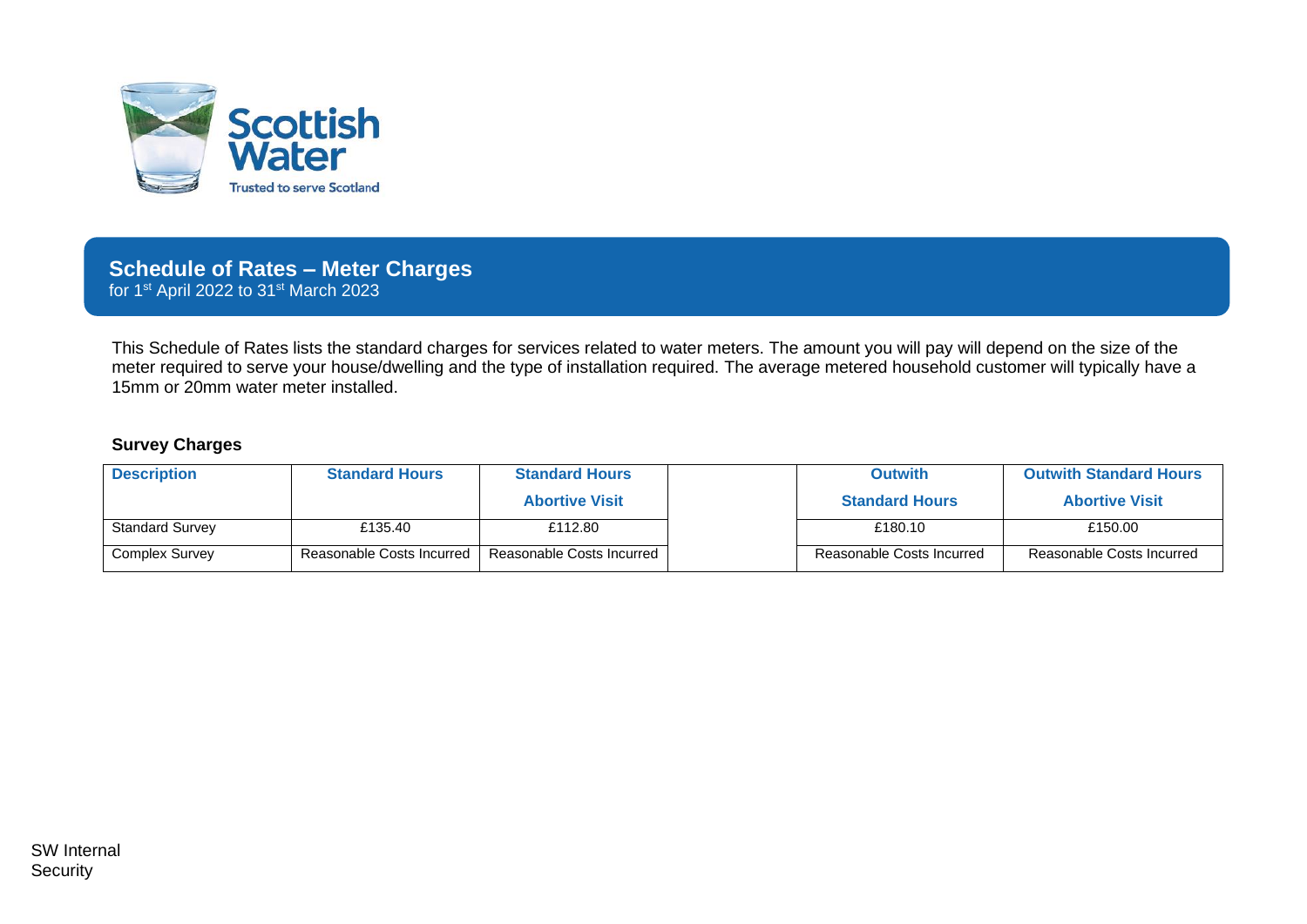

## **Meter installation/repair/replacement Charges**

| <b>Description</b>                                                                      | <b>Meter Size</b> |           |                  |                          |                  |                          |                  |              |              | <b>Abortive</b><br><b>Visit</b> |
|-----------------------------------------------------------------------------------------|-------------------|-----------|------------------|--------------------------|------------------|--------------------------|------------------|--------------|--------------|---------------------------------|
|                                                                                         | 15 <sub>mm</sub>  | 20mm      | 25 <sub>mm</sub> | <b>30mm</b>              | 40 <sub>mm</sub> | <b>50mm</b>              | 80 <sub>mm</sub> | <b>100mm</b> | <b>150mm</b> | All sizes                       |
| <b>Install</b> - Above ground<br>meter                                                  | £213.21           | £241.99   | £278.95          | £326.76                  | £511.09          | £541.55                  | £666.07          | £691.60      | £725.31      |                                 |
| Repair/Replace - Above<br>ground meter                                                  | £199.66           | £229.56   | £266.29          | £314.45                  | £490.59          | £520.83                  | £645.13          | £670.77      | £704.59      |                                 |
| ALL - Below ground<br>meter<br>(No dig-up)                                              | £224.64           | £254.54   | £291.27          | £339.42                  | £532.25          | £562.71                  | £686.67          | £712.43      | £746.25      |                                 |
| ALL - Below ground dig-<br>up & rebuild chamber in<br>verge                             | £812.88           | £842.67   | £938.75          | £986.79                  | £1,067.75        | £1,289.03                | £1,421.84        | £1,447.48    | £1,802.80    |                                 |
| ALL - Below ground dig-<br>up & rebuild chamber in<br>surfaced footpath                 | £885.44           | £915.23   | £1,006.94        | £1,055.10                | £1,152.52        | £1,350.84                | £1,495.97        | £1,521.72    | £1,895.63    | £112.80                         |
| ALL - Below ground dig-<br>up & rebuild chamber in<br>surfaced road                     | £1,041.21         | £1,070.88 | £1,167.08        | £1,215.12                | £1,319.15        | £1,517.47                | £1,673.12        | £1,698.77    | £2,007.04    |                                 |
| ALL - Below ground, no<br>dig-up and MSM meter in<br>verge                              | £213.77           | £227.32   | £241.21          |                          |                  | $\overline{a}$           |                  |              |              |                                 |
| ALL - Below ground, dig-<br>up & install ebco box +<br>MSM meter in verge               | £826.99           | £840.31   | £938.75          |                          |                  |                          |                  |              |              |                                 |
| ALL - Below ground dig-<br>up & install ebco box +<br>MSM meter in surfaced<br>footpath | £899.55           | £912.99   | £1,006.94        | $\overline{\phantom{a}}$ |                  | $\overline{\phantom{a}}$ | ٠                |              |              |                                 |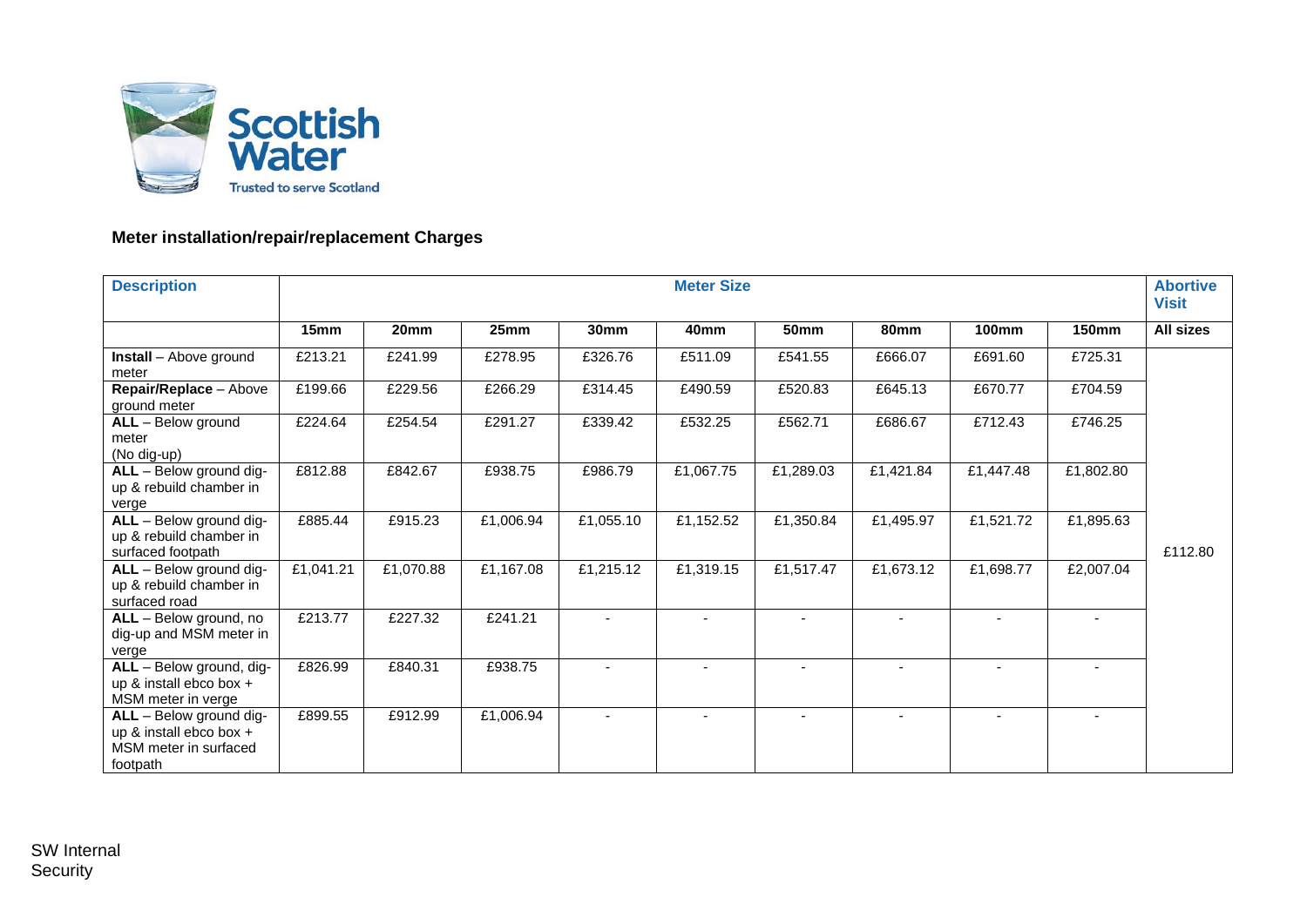

| <b>Description</b>                                                                  | <b>Meter Size</b>        |                          |                  |                          |         |             |             |              |              | <b>Abortive</b><br><b>Visit</b> |
|-------------------------------------------------------------------------------------|--------------------------|--------------------------|------------------|--------------------------|---------|-------------|-------------|--------------|--------------|---------------------------------|
|                                                                                     | 15mm                     | 20 <sub>mm</sub>         | 25 <sub>mm</sub> | 30 <sub>mm</sub>         | 40mm    | <b>50mm</b> | <b>80mm</b> | <b>100mm</b> | <b>150mm</b> | All sizes                       |
| ALL - Below ground dig-<br>up & install ebco box +<br>MSM meter in surfaced<br>road | £1,055.32                | £1,068.87                | £1,167.08        | $\overline{\phantom{a}}$ |         |             |             |              |              |                                 |
| Repair/Replace - Above<br>ground replace Helix<br>4000 mechanism                    | $\overline{\phantom{0}}$ | $\overline{\phantom{0}}$ |                  | ۰                        | £310.75 | £317.92     | £387.46     | £415.68      | £443.67      | £112.80                         |
| Repair/Replace - Below<br>ground replace Helix<br>4000 mechanism                    | $\overline{\phantom{0}}$ | $\overline{\phantom{a}}$ |                  |                          | £331.58 | £338.86     | £408.29     | £436.51      | £464.50      |                                 |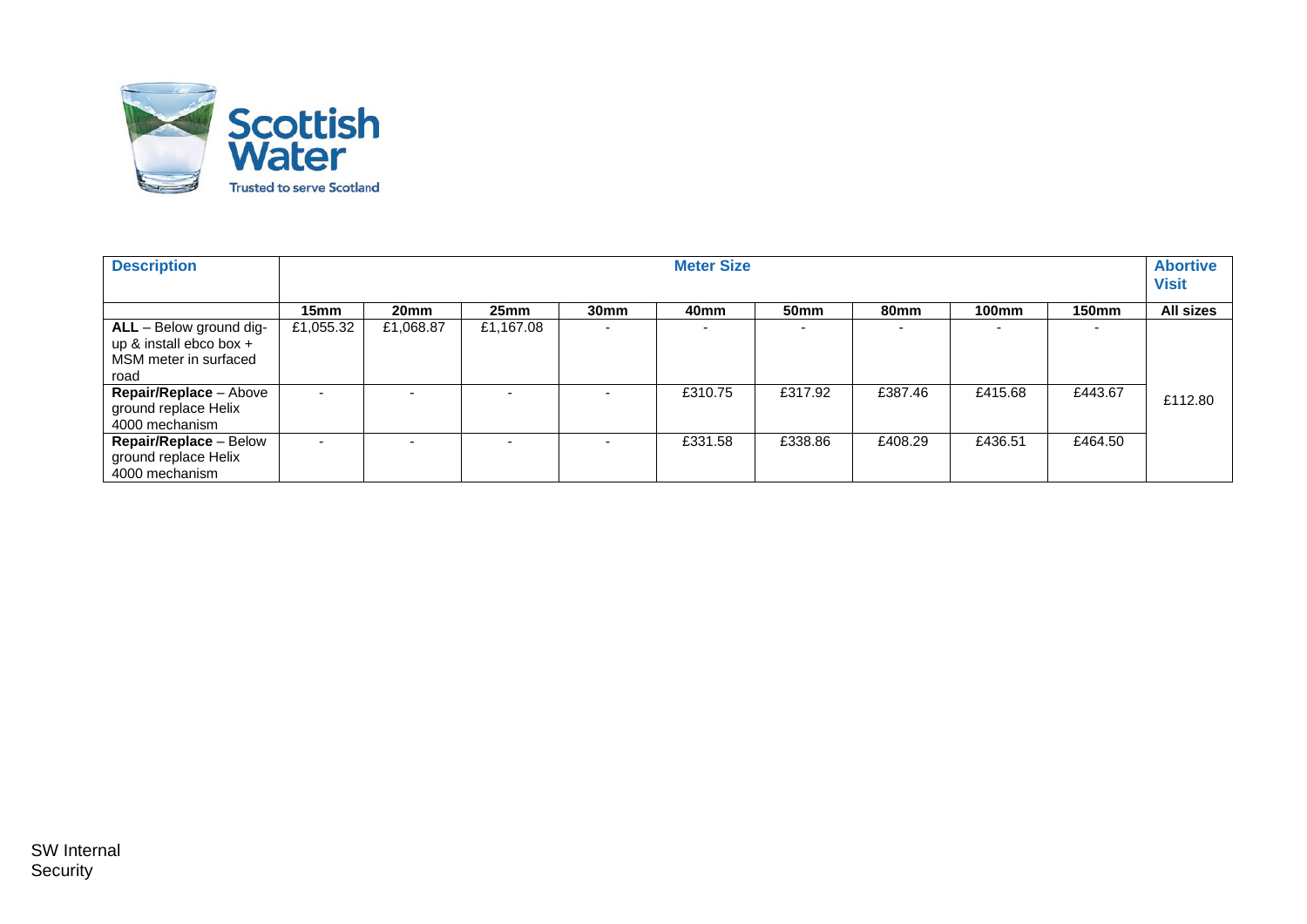

## **Meter rightsize Charges**

| <b>Description</b>                                                                | <b>Meter Size</b> |           |           |           |           |                          |             |              |              | <b>Abortive</b><br><b>Visit</b> |
|-----------------------------------------------------------------------------------|-------------------|-----------|-----------|-----------|-----------|--------------------------|-------------|--------------|--------------|---------------------------------|
|                                                                                   | 15mm              | 20mm      | 25mm      | 30mm      | 40mm      | <b>50mm</b>              | <b>80mm</b> | <b>100mm</b> | <b>150mm</b> | All sizes                       |
| Above ground meter                                                                | £237.29           | £267.08   | £303.81   | £351.85   | £590.59   | £649.16                  | £739.53     | £833.03      | £986.00      |                                 |
| Below ground meter<br>(No dig-up)                                                 | £249.72           | £279.62   | £316.24   | £364.50   | £611.31   | £669.76                  | £760.47     | £804.37      | £1,006.72    |                                 |
| Below ground dig-up &<br>rebuild chamber in verge                                 | £871.33           | £901.01   | £997.09   | £1,044.90 | £1,172.12 | £1,421.50                | £1,518.48   | £1,562.49    | £2,088.47    |                                 |
| Below ground dig-up &<br>rebuild chamber in<br>surfaced footpath                  | £939.53           | £969.32   | £1,061.03 | £1,109.29 | £1,252.74 | £1,479.06                | £1,590.71   | £1,634.38    | £2177.16     |                                 |
| Below ground dig-up &<br>rebuild chamber in<br>surfaced road                      | £1,099.44         | £1,129.23 | £1,225.42 | £1,273.35 | £1,423.40 | £1,649.61                | £1,769.76   | £1,813.77    | £2,362.93    |                                 |
| Below ground,<br>no dig-up and MSM<br>meter in verge                              | £417.58           | £431.13   | £529.45   |           |           | $\overline{\phantom{a}}$ |             |              |              | £112.80                         |
| Below ground, dig-up &<br>install ebco box + MSM<br>meter in verge                | £885.22           | £902.02   | £997.09   |           |           |                          |             |              |              |                                 |
| Below ground, dig-up &<br>install ebco box + MSM<br>meter in surfaced<br>footpath | £953.42           | £970.32   | £1,061.03 |           |           | $\blacksquare$           |             |              |              |                                 |
| Below ground, dig-up &<br>install ebco box + MSM<br>meter in surfaced road        | £1,113.66         | £1,130.46 | £1,225.42 |           |           | $\overline{\phantom{a}}$ |             |              |              |                                 |